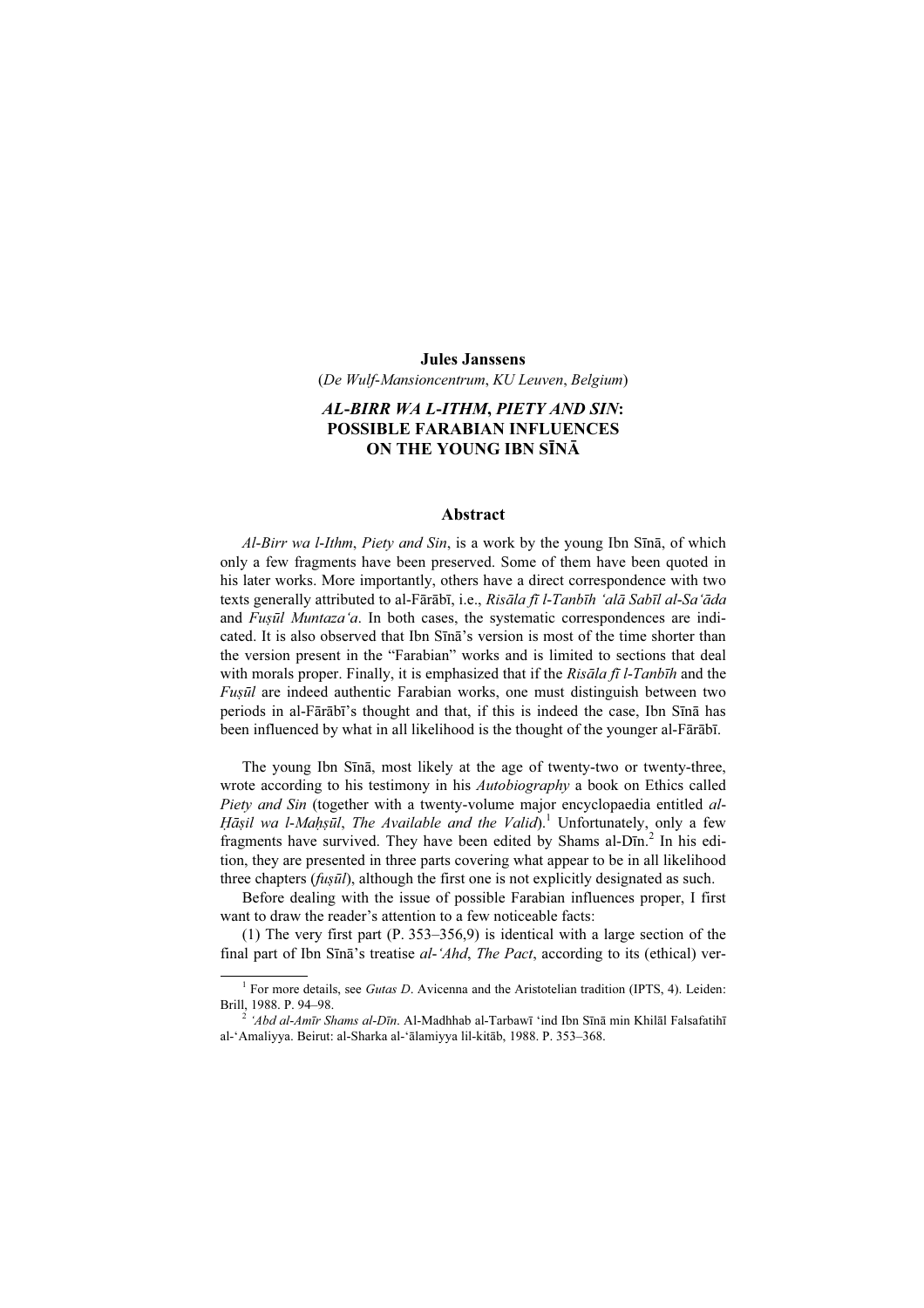sion as published in Tis' Rasa<sup>'</sup>il at Cairo, 1908.<sup>3</sup> It therefore seems probable that this part is in fact an extract from *Piety and Sin*. As I will show later, the opening of this "last part" of the *Pact* also has a correspondence to the very same (Farabian) work that figures as a source of most of the first part of *Piety and Sin*. Hence, it also may have been part of this latter work. It has to be noted that the very title of "Pact" does not really cover the contents of the Cairo version. In fact, the first part of the treatise (P. 142–145,16) clearly continues the exposé of the treatise al-Akhlāq, Ethics (although in Tis' Rasā'il the Pact has been published before the latter);

(2) A fragment of the first part (P. 354,15–355,11) is almost verbatim present also in the fourteenth chapter, "On Human Happiness in the Afterlife," in the third part of Kitāb al-Mabda' wa l-Ma'ād, The Provenance and Destination.<sup>4</sup> This work has been written some ten years later than *Piety and Sin*, namely when Ibn Sīnā was staying in Jurjān. Let me note that it is not unusual for Ibn Sīnā to copy himself in later works, the most typical case being undoubtedly that of the Najāt, Salvation.<sup>5</sup> In the fragment, Ibn Sīnā points out that the human soul, due to its link with the body, is in need of a perfection other than the purely intellectual one. In fact, it needs "justice," the middle between all kinds of opposite extremes. Therefore, the soul has to dominate the body, in other words it must not submit itself in any way whatsoever to the bodily inclinations. Hereafter, Ibn Sīnā insists that the perfection of the soul is to free it from the body, but he words it in quite different ways in both works; $<sup>6</sup>$ </sup>

(3) Fragments of the second part (P. 356,10–360,8) are once more reproduced in later works by the Shaykh al-ra'īs: (a) the first passage  $(P. 356, 11–357, 15)$ , which deals with the acquisition of good moral habits and the utility of having knowledge of the revealed Law, is reproduced in Shifā, Ilāhiyyāt, X, 3;<sup>7</sup> (b) the second fragment (P. 357,20–358,3) compares supplication to the relation of cogitation to the summoning of clarification. The same idea, although in a somewhat modified wording is also present in Shifā, Ilāhiyyāt, X, 1;<sup>8</sup> (c) the third one (P. 358,3–15), indicating that our voluntary actions ultimately are imbedded in the divine Decree, is almost verbatim repeated in a later passage of the very same

 $5$  See *Gutas*. Avicenna and the Aristotelian Tradition. P. 112–114.

 $8$  Ibid. P. 438,8-11 // Ibid. P. 361,25-31.

 $3$  Ibn Sīnā. Al-'Ahd // Tis' Rasā'il fī l-Ḥikma wa l-Ṭabī'iyāt. Cairo, 1908. Risāla 8. P. 147,4–151,2. <sup>4</sup> Ibn Sīnā. Kitāb al-Mabda' wa l-Ma'ād. Ed. 'Abd Allāh Nūrānī. Tehran: Institute of Islam-

ic Studies, McGill University, Tehran Branch, 1984. PP.  $109,15-110,8$  and  $110,13-15$ .

 $6$  Unless I am mistaken, the wording of Piety and Sin is not present elsewhere in Ibn Sīnā's works. <sup>7</sup> Ibn Sīnā. Al-Shifā, Ilāhiyyāt. Ed. G.C. Anawati et al. Cairo: al-Hay'a al-'āmma li-shu'ūn

al-matābi al-amīriyya, 1960. Book X, c. 3. P. 445,12–446,13  $//$  English translation in Marmura M. (transl.). Avicenna; The Metaphysics of the *Healing*. Provo, Utah: Brigham Young University Press, 2005. P. 369–370,5. <sup>8</sup>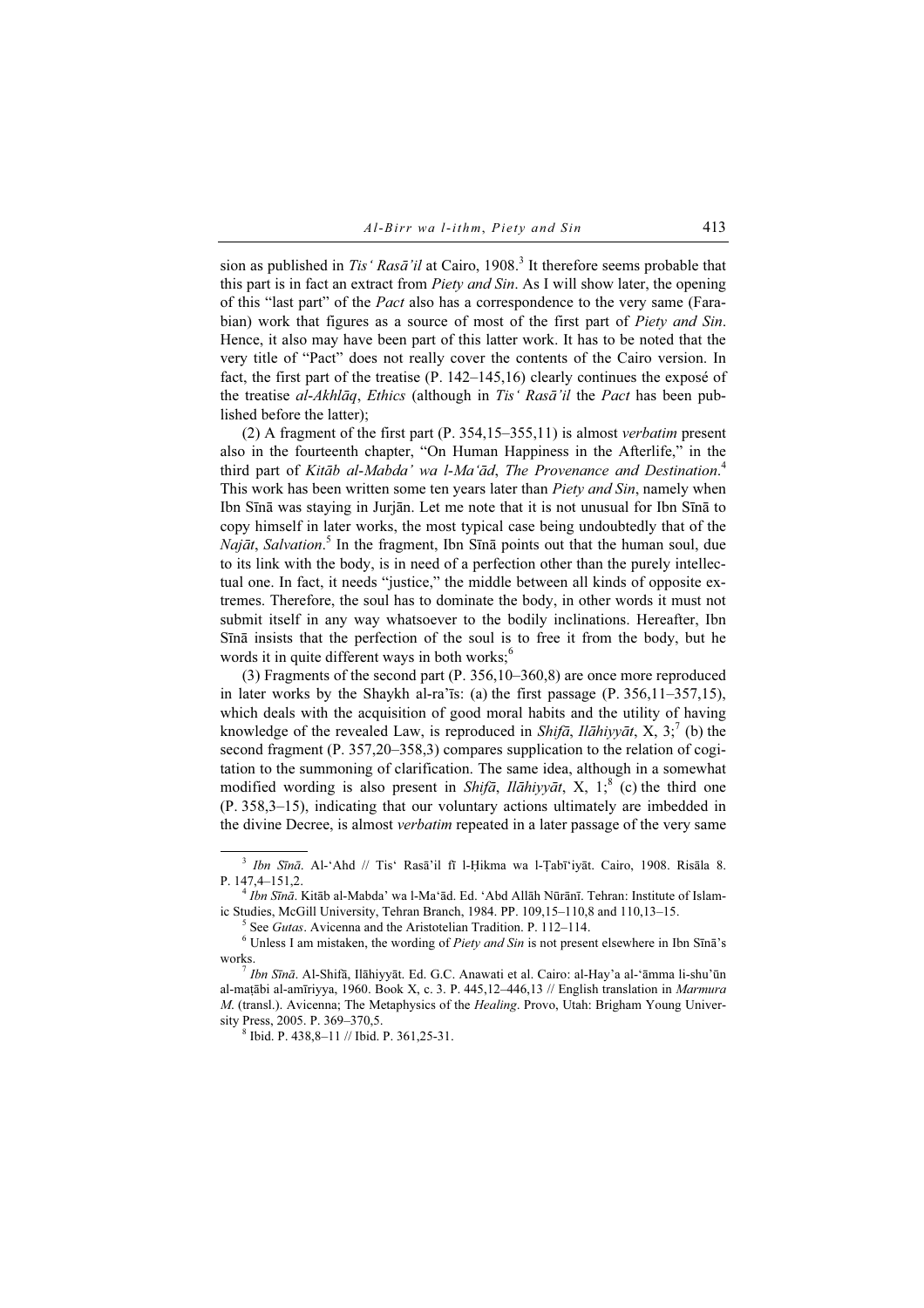chapter.<sup>9</sup> It has to be noted that Ibn Sīnā, in the lines that immediately precede the passage in the *Ilāhiyyāt* of the *Shifā*, explicitly refers to the book *Piety and*  $Sin$ ; (d) finally, at the end (P. 359,17–360,8), one finds remarks on the extraordinary power that souls can have over their bodies as well as bodies of other beings, which have been incorporated into the al-Ishārāt wa l-Tanbīhāt, Pointers and Reminders.<sup>10</sup> This shows not only that at least some fragments of the latter work had in fact already been expressed by the very young Ibn Sīnā, but also that one can no longer speak of an evolution in Avicennan thought toward a mystical way of thinking. $<sup>11</sup>$ </sup>

Let us now turn to the first part, whose first half (P. 353–354,15) corresponds to fragments of the work Risāla fī l-Tanbīh 'alā Sabīl al-Sa'āda, the attribution of which to al-Fārābī has been generally accepted. Ibn Sīnā starts (P. 353–354,3) his exposé by insisting in a genuine Aristotelian spirit that only by respecting the "mean" in our actions can we arrive at a good moral disposition. In order to clarify this issue, he makes a comparison with bodily health, both with respect to its preservation (when present) as its restoration (when lost). The same ideas are also present in a large fragment (P. 194–198,8) of the  $Tanh\bar{h}$ .<sup>12</sup> But there is more than a doctrinal similarity. Some elements of the wording are almost exactly the same. Let me offer by way of example three illustrations:

– in both cases the text starts with an almost identical affirmation: "(As to know) which actions, they are the actions in the mean (*mutawassita*)," according to the version of Piety and Sin, "... beautiful (jamīla) actions," according to that of the Tanbīh. However, it is obvious that, in the given context, the beautiful is identical with the mean;

the Ishārāt, see my "Ibn Sīnā: A Philosophical Mysticism or a Philosophy of Mysticism?", to be published in the acts of the International Colloquium "Mysticism without Bounds." Bangalore, January 2011. Note that even if I were to be proven incorrect in this respect, there would still be no room for a real evolution in Ibn Sīnā's thought, since the "mystical" tendency would then have been present also in his very early writings.<br><sup>12</sup> The pagination given here, and in what follows, always refers to the edition of the *Risāla* 

fī l-Tanbīh 'alā Sabīl al-Sa'āda by Saḥbān Khalīfāt. Amman: Jordan University, Faculty of Arts, Department of Philosophy, 1987.

 $^{9}$  Ibid. P. 439,9–440,4 // Ibid. P. 362,25–363,9.

 $10$  Ibn Sīnā. Kitāb al-Ishārāt wa l-Tanbīhāt. Ed. J. Forget. Leyden: Brill, 1892. P. 220,1– 221,4. It has to be noted that the passage on pages  $220,15-221,2$  offers a serious rewording in a summary form of Piety and Sin. P. 360,5–7. Otherwise, the wording of both works is very similar. The fragment that immediately precedes this passage (P. 358,16–359,17) is presented as an additional commentary (sharh) on the noble soul (al-nafs al-sharifa), a notion that is well attested in the Neoplatonica Arabica. As to Ibn Sīnā, he uses the notion only once in his major psychological work, i.e., Al-Shifā, Kitāb al-Nafs. Ed. Fazlur Rahman. London: Oxford University Press, 1970. Book IV, c. 4, P. 200, in a similar context, namely of the noble soul's extraordinary power over bodies other than the one to which it is linked. So far, I have looked in vain for a copy of the fragment in Ibn Sīnā's other writings. <sup>11</sup> For the absence of a real mysticism in Ibn Sīnā, more particularly in the final sections of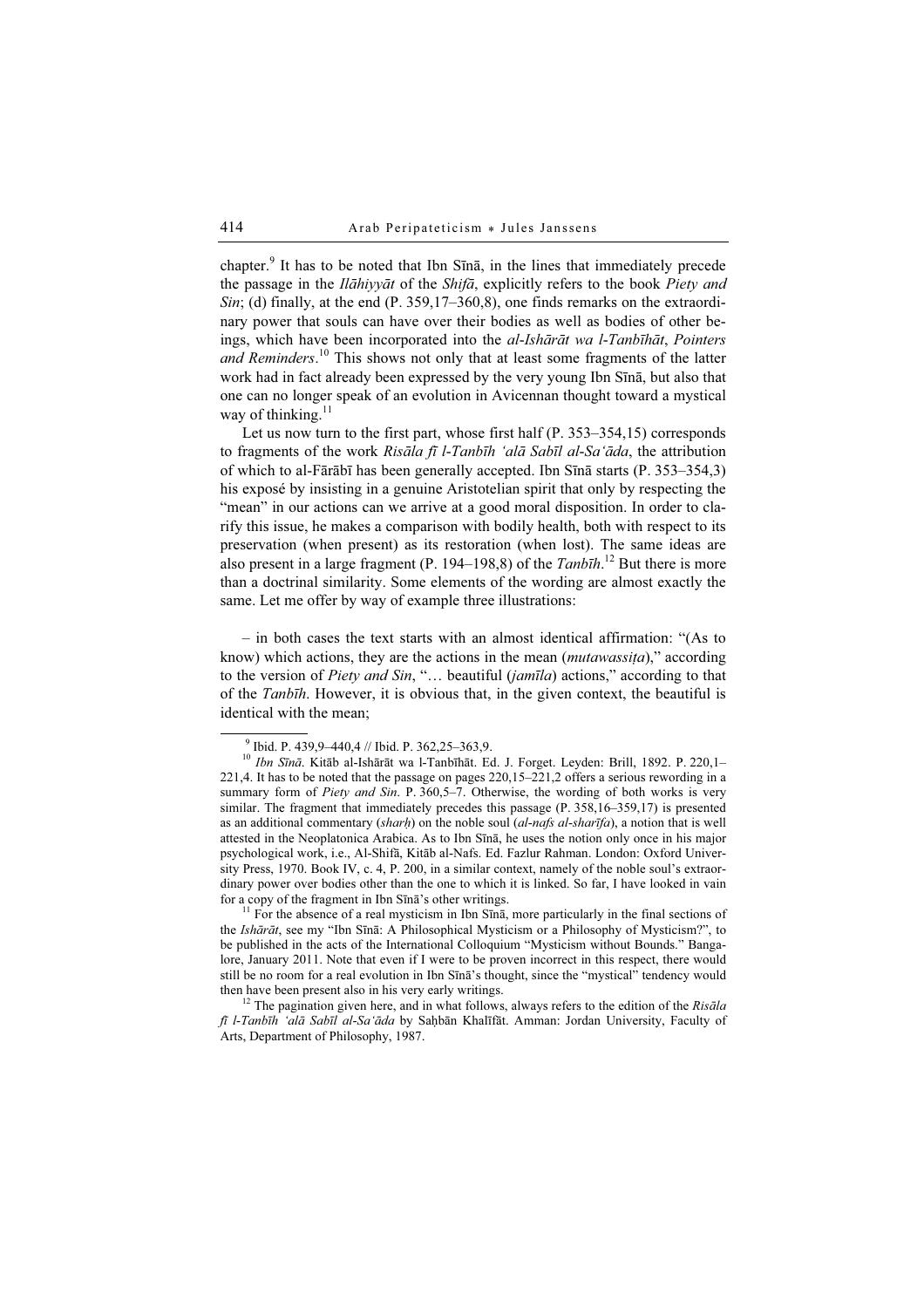– according to both texts, "When the actions are in the mean, they are praiseworthy (*mahmūd*)," the Tanbīh using once more the designation "beautiful." It has to be added that this is the second affirmation in *Piety and Sin*, whereas it is expressed somewhat later in the argumentation of the *Tanbīh* (P. 195,2);

– in both exposés, it is said that "When health has been realized, it is appropriate to preserve it, and when it has been lost, it is necessary to restore it" (Piety and Sin. P. 353,9-10= Tanbīh. P. 194,7-9).

It is worthwhile to add that both texts, once again in almost similar terms, stress that to obtain the mean, we have to know the circumstances that surround the action (its place, origin, etc.) (*Piety*. P. 354,2–3  $\approx$  *Tanbīh*. P. 198,5–8).

Afterwards, Piety and Sin (P. 354,3–9) insists that in case of excess in our actions we have to put them in equilibrium through using the opposite, just as a physician always corrects an excess of heat in the body by administering something cold. In almost similar terms, this affirmation is present in Tanbīh  $(P. 206,6-9)$ . Then it states  $(P. 354,9-13)$ , in close connection with Tanbīh (P. 207,5–8), that we have to habituate ourselves to actions that are contrary to the existence of excess or lack in our character, and do this during specific periods of time. It finally concludes (P. 354,13–15) that, thanks to this policy of opposition, we arrive at, or at least come near to, the real mean. An identical affirmation is present in  $Tanh\bar{h}$  (P. 208,7–9). There is undoubtedly a great logical coherence between these three affirmations. They seem to highlight in a summary fashion a longer expose of the *Tanbīh*, where the mean is presented as the effect of an act of opposing excess and lack.

As I have already indicated, these passages of Piety and Sin are also present in The Pact  $(P. 147, 4–148, 16)$ . However, there, immediately preceding them, one finds a fragment  $(P. 146, 1-147, 4)$  that is also very close to the expose in the Tanbīh (P. 190,6–193,10). In both cases the emphasis is on the fact that moral habituation is always acquired, that it results from a frequent repetition of the same act, as is the case with the arts, such as that of the scribe. In this way the habits of their rulers always influence the characters of the citizens. Note, moreover, that large parts are verbatim, or almost verbatim the same. Certainly, the example of scribal art is less developed in *Piety* than in the Tanbīh, but this "summarizing tendency" was also present in the passages discussed above. Given, furthermore, the fact that this exposé clearly introduces the one that appeared as the first in Piety and Sin, I see little reason to doubt that (at least) this fragment of the *Pact* originally formed a part of *Piety and Sin*. If this is correct, one finds in the latter an important section largely corresponding to the first part of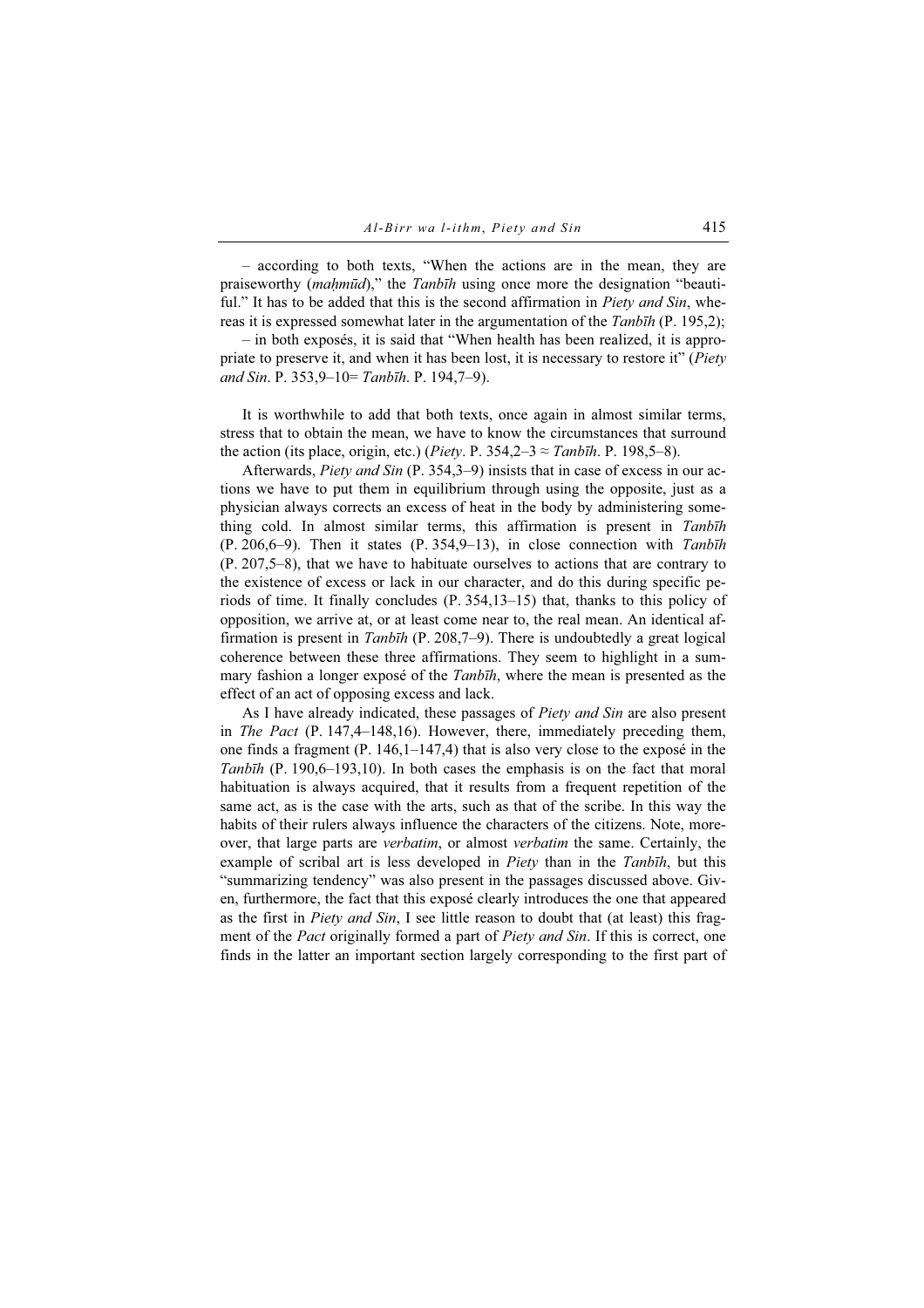what Dominique Mallet has labeled as the discussion on moral virtues in the Tanbīh. 13

In the third part of *Piety and Sin*, one finds striking similarities with another work also attributed—although not without reserve by some scholars—to al-Fārābī, i.e., the Fusūl muntaza'a, Selected Aphorisms.

The first paragraph in Piety and Sin (P 360,10-19) expresses in a summarized form the section of the  $Fus\bar{u}l$  on the analogy between the soul and the body, as given in the edition of Dunlop, hence omitting entirely the third paragraph of the edition of Najjar.<sup>14</sup> One finds the following correspondences:

| Fuṣūl muntaza 'a                      |
|---------------------------------------|
| D $103,5-12$ ; N $23,6-24,3$          |
| D 103, $13-15$ ; N 24, $4-6$          |
| D 104,1-2 and 10; N 24,15-16 and 25,6 |
| D $105,5-10$ ; N $26,4-9$ .           |
|                                       |

It is immediately striking that the text of *Piety and Sin* is much shorter than the *Fusūl* version. Some sentences are completely absent, which is immediately evident in the third case. But even where there is a correspondence the wording is most of the time shorter. To illustrate this, I give here in parallel the English translation of both versions of the first aphorism, indicating verbatim repetitions in italics.

The soul has health and sickness just as the body has. Its health (consists in) the traits which let good things and noble actions proceed out of it. Its sickness (consists in) traits which let evil things and base actions proceed out of it. The health of the body (consists in) the trait by which the soul does its actions in the most complete way. Its sickness (consists in) the trait which is contrary to that.

The soul has health and sickness just as the body has health and sickness. The health of the soul is for its traits and the traits of its parts to be *traits* by

 $13$  Mallet D. Le rappel de la voie à suivre pour parvenir au bonheur de Abū Nașr al-Fārābī. Introduction, traduction et notes // Bulletin d'Études Orientales, 39–40 (1987–1988). P. 113– 140. It is worthwhile to note that the author distinguishes three major parts in the work, i.e., happiness and human virtue, moral virtues, and intellectual virtues. He qualifies, moreover, the Tanbīh as presenting in its first two parts a summary of Aristotle's Nicomachean Ethics, especially books I–III. As to the third part, it rather constitutes an introduction to logic. Finally, Mallet stresses that, contrary to what happens in al-Fārābī's major works, the political dimension of the moral science is only vaguely alluded to.<br><sup>14</sup> See *Al-Fārābī*. Fuṣūl al-Madanī. Aphorisms of the Statesman. Edited with an English

Translation, Introduction and Notes by D.M. Dunlop. Cambridge: Cambridge University Press, 1961 (abbreviated D), respectively Fauzi M. Najjar. Al-Fārābī's Fuṣūl Muntaza'a. Beirut: Dar el-Machreq, 1971 (abbreviated N). Note that an English translation is also available in Butterworth C.E. Alfarabi. The Political Writings. Ithaca–London: Cornell University Press, 2001. P. 1–67.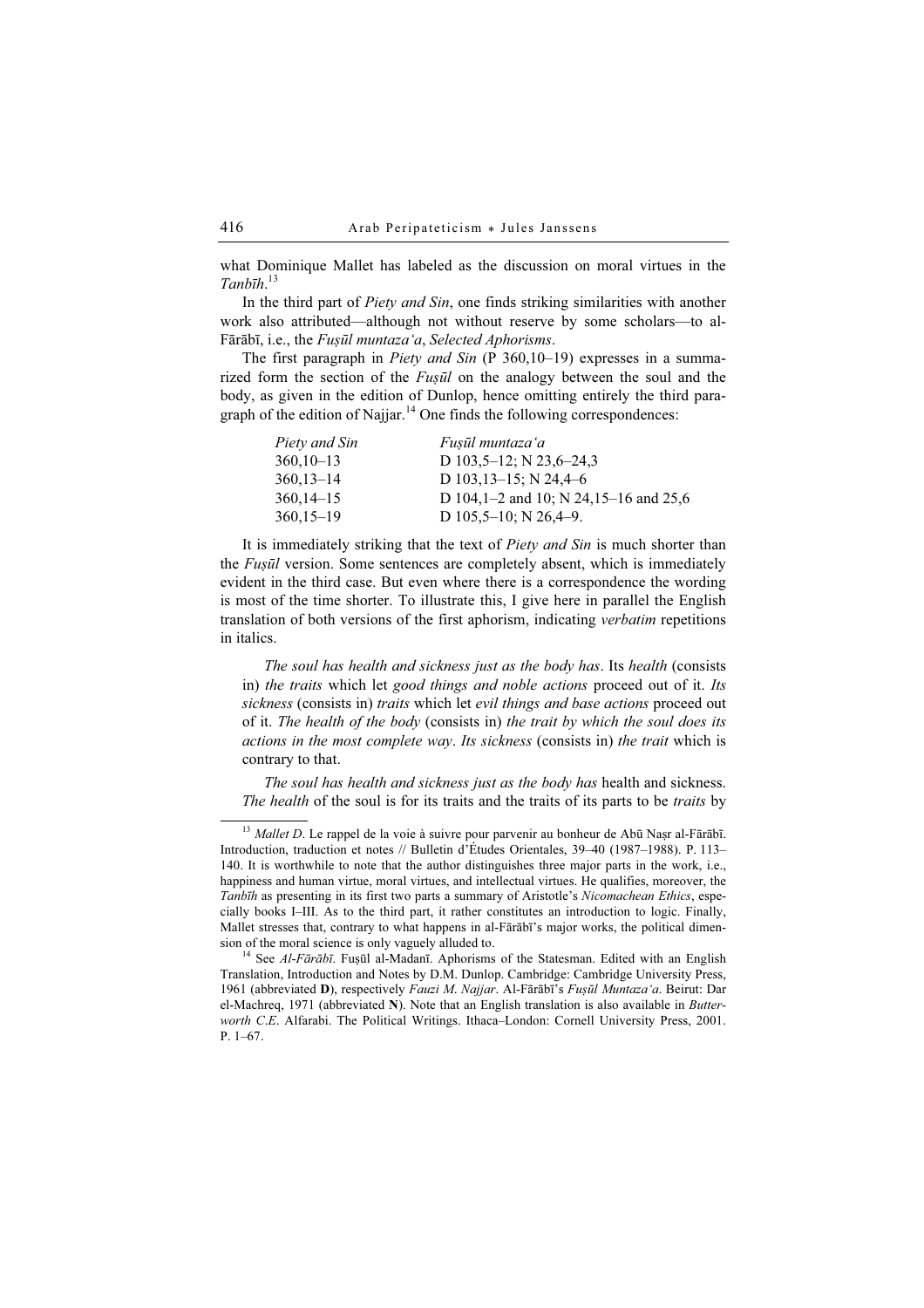which it can always do good things, fine things and noble actions. Its sickness is for its traits and the traits of its parts to be traits by which it always does evil things, wicked things, and base actions. The health of the body is for its traits and the traits of its parts to be traits by which the soul does its actions in the most complete and perfect way, whether those actions that come about by means of the body or its parts are good ones or evil ones. Its sickness is for its traits and the traits of its parts to be traits by which the soul does not do its actions that come about by means of the body or its parts, or does them in a more diminished manner than it ought to, or not as was its wont to do them.<sup>15</sup>

It is obvious that the basic idea, i.e., the existence of an analogy between the soul and the body regarding health and sickness, is identical in both versions, but expressed in a much more sober way in *Piety and Sin*. The laconic formulation at the end, namely "is contrary to that," is highly significant in this respect. However, what appears to be lacking is the idea that the health of the body has no repercussion on the moral qualification of the actions of the soul. This explains at once why in the third part only a few lines of the text of the *Fusul* have a counterpart in *Piety and Sin*. Indeed, in the concerned aphorism (3 in D, 4 in N), it is maintained that the cure of the body has to be viewed as an improved strength regardless of whether this strength is used in fine things or in wicked ones. It presents, moreover, the political, i.e., kingly art as the end of all arts. This idea is also lacking in *Piety and Sin*, which gives one the impression that the focus is in a more outspoken way on the soul itself, the political simile being used only to express that it has to be governed. This fits well Ibn Sīnā's general view, which pays a lot of attention to the individual soul and, regarding politics, adopts a rather pragmatic attitude.

In a second passage, *Piety and Sin* (P 360, 20–361, 14) largely corresponds to the aphorism of the  $Fus\bar{u}l$  (D 6; N 7) that deals with the major parts and faculties of the soul. It has to be noted that the previous aphorism, which presents a distinction between natural and artificial bodies but hardly fits the context, is simply lacking in *Piety and Sin*. As to the present passage, once more one sees that it presents a very succinct version compared to the aphorism in the *Fusūl*. But it is immediately striking that all major divisions are given: nutritive, perceptive, imaginative, appetitive<sup>16</sup> and rational (as well as their essential subdivisions). In

<sup>&</sup>lt;sup>15</sup> Translation of *Butterworth*. Alfarabi. The Political Writings. P. 11. The translation of the version of Piety and Sin is mine.<br><sup>16</sup> But instead of *nuzū*'*ī* in the Fuṣūl, Piety and Sin reads raw'ī, "fearing"; one wonders

whether this is not due to a scribal error? Similarly, in the enumeration of the subdivision of the nutritive faculty, the reading al-hāditha, "originating," is almost certainly a mistake for aljādhiba, "attracting." Also, in what follows a few such cases occur, but they are of no importance for the present study. Let me just note that the first mention of the practical intellect (P. 361,12–13) is obviously a corrupted version of the correct affirmation that follows, and hence has to be deleted.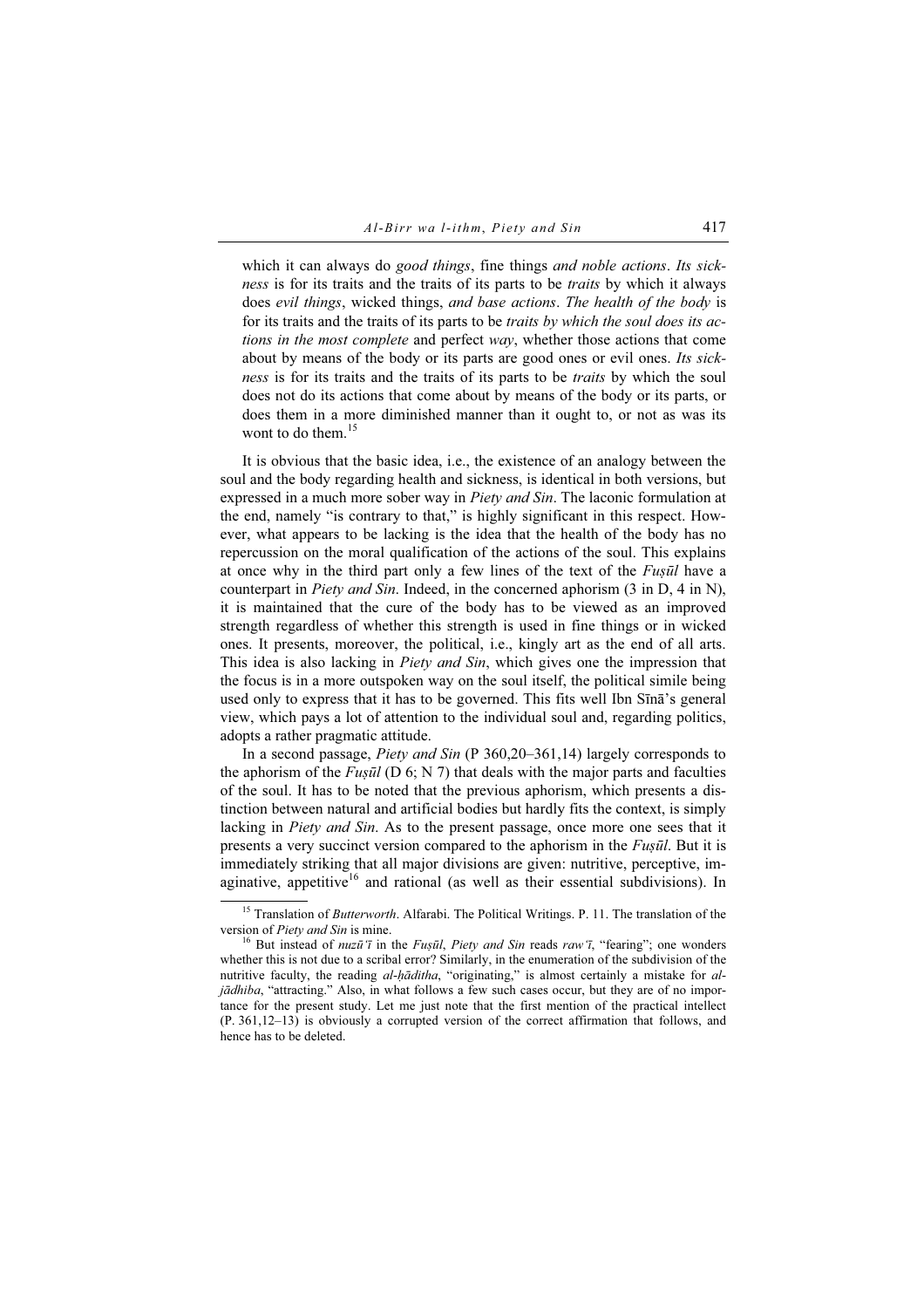fact, Piety and Sin corresponds to the following lines in the Fusul: D 106,3–4 = N 27,5–6 (fivefold basic division); D  $106,10-12 = N 27,12-15$  (basic division of nutritive faculty); D  $107.7 = N$  28,11 (perceptive faculty); D  $107.8-11$  = N 28,12–15 (imaginative faculty); D  $107,12-15 = N 28,15-29,2$  (appetitive faculty) and D 107,18–108,4 and 108,7–8 = N 29,5–9 and 13–14 (rational faculty).

Then *Piety and Sin* (P 361,14–18) distinguishes between two kinds of virtues, i.e., the moral ones and the intellectual ones, and, moreover, insists that the repetition of acts is crucial in the acquisition of moral virtues (or vices). The wording is very close to Fuşūl, D 108,13–109,2 = N 30,3–10, hence covering two aphorisms. The only significant omission is that of the comparison of acquisition of a moral habit with that of the act of writing. Besides, in the following passage (P 361,19–24), which states that nobody is naturally endowed with virtue or vice, the comparison with scribal art, which is once more present in the  $Fus\bar{u}l$ , is again absent. The passage actually corresponds to  $Fus\bar{u}l$  D 109,7–10; 109,13–110,2 and  $110,5-6 = N 31,1-4,7-11$  and  $32,3-4$ . In this case, one has to do with what one may qualify as a slight rewording. Note, however, that it does not imply any modification of the content. Then *Piety and Sin* (P  $362,1-9$ ), corresponding to *Fusūl* D 110,7–12 and 110,14–111,11 = N 32,5–10 and 32,12–33,13, stresses that most people posses some virtues as well as some vices, and that only exceptional beings possess all of them, and then are considered either divine or bestial. It has to be mentioned that, in this context, Piety and Sin refers to a comparison with the arts in a very general way.

Natural dispositions can be removed or changed (reading *yaghayyiru* instead of ya'siru) by custom, or they may be weakened, or resisted by endurance, and the same division applies to moral (qualified in the *Fusul* as bad) custom: *Piety* and Sin (P 362,10–12)  $\approx$  Fuṣūl D 111,12–112,2 = N 33,14–34,5. It is immediately added that one has to distinguish clearly between the one who exercises selfrestraint and the one who is virtuous, on the one hand, and the one who is moderate, on the other hand: Piety and Sin (P 362,12–16)  $\approx$  Fusul D 112,3–9 and 13–  $14 = N$  34,6–12 and 35,4–5 (but the order between the two first notions has been inversed). Moreover, it is possible to free cities from evil, either by virtue or by self-restraint; so people who have neither of the two have to be excluded from the city: *Piety and Sin* (P 362,16–18)  $\approx$  *Fuṣūl* D 112,15–18 = N 35,16–18.<sup>17</sup> Finally, people are endowed with the capacity to do both good and evil deeds, although through custom the doing of some deeds can be facilitated: *Piety and Sin*  $(P 362, 18-363, 1) \approx F u$ ș $\bar{u}l$  D 113, 1-5 = N 35, 19-36, 4.

 $17$  In Najjar's edition this affirmation is preceded by an aphorism stressing that it is an excellence for the citizen to exercise self-restraint in accordance with the law, but that the king, on the contrary, has to be naturally virtuous. Note, however, that as in *Piety and Sin*, it is also lacking in Dunlop's edition.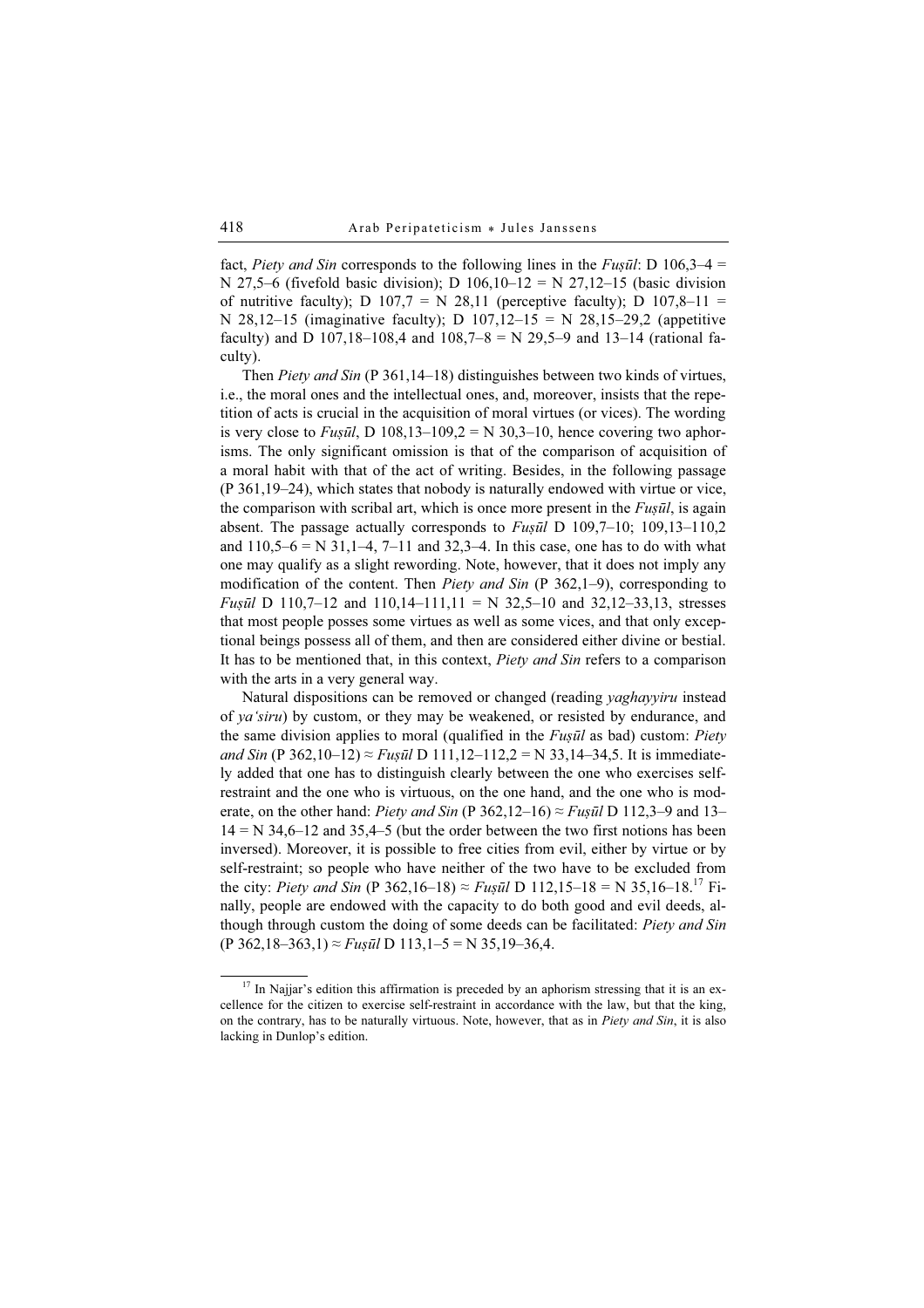Hereafter follows a consideration of the mean (P 363,1-10). First, in terms almost identical with those of *Fusūl* D 113,8–114,1 = N 36,5–37,3, the virtues are presented in an outspoken Aristotelian way as the mean between two vices. Then (lines 6–7), as in Fusūl D 114,3–4 = N 37,4–5, it is said that the mean is either absolute or relative. When relative (lines 7–8), then it is with respect to different persons, cause and reason of action, place and time. This corresponds to *Fusūl* D 115,3–5 = N 38,7–8. It has to be observed that *Piety and Sin* strictly limits the discussion of the mean here to the mean in actions, whereas the  $Fușūl$ offers a more encompassing discussion. In a laconic way, Piety and Sin (line 8) adds that the same idea of relativity applies to the "governance" of the body, whereas Fusūl D 115,14–116,4 = N 39,4–10 illustrates this in a much more detailed way. It finally concludes that just as the physician infers the intermediate with respect to nutriments and medicaments, the king has to infer the intermediate with respect to action and moral habit: Piety and Sin (P 363,9–10)  $\approx$  Fuṣūl D  $116,5-8 = N 39,11-13$ .

Then the issue of intellectual virtues is dealt with.<sup>18</sup> It is first noted  $(P. 363, 10-12 = Fus\bar{u}l \text{ D } 124, 13-16 = \text{N } 50, 5-7$  that both the theoretical and the practical intellect have their own virtue.

As to the theoretical intellect, it attains by nature the first principles, although it may be in potential as long as it has not attained these principles: Piety and Sin  $(P \ 363,12-15) = F \alpha s \bar{u}l \ D \ 125,1-2$  and  $6-8 = N \ 50,8-10$  and  $51,3-5$ . Its knowledge is to attain certainty about the existence of things from genuine demonstrations, however, with or without knowing the reason(s) for that existence: Piety and Sin (P 363,15–18) = Fusūl D 125,11–17 = N 51,8–52,2. As to real knowledge, it is true for all time: *Piety and Sin* (P 363,19–20) corresponds to the basic affirmation of Fusūl D 126,1–2 = N 52,3–4. In the latter work, a particular emphasis is put on the fact that one cannot have this kind of knowledge of changeable things, at least according to the Ancients—this is the reason why they did not call perception "knowledge." As to wisdom (hikma), it involves the knowledge of proximate and remote reasons of things. It is insisted that the true First, who is not comparable with any other thing, is the ultimate cause of all things and that things are arranged to their rank—first, intermediary, or last. In all this, Piety and Sin (P 363,20–365,1) has the very same formulation as present in Fusul D  $126,12-128,5=N$  52,13-54,9.

With respect to the practical intellect, *Piety and Sin* (P 365,2–7) = *Fusul* D 128,6–8 and  $11-14 = N$  54,10–13 and 55,3–5, it is observed that through much experience it may attain premises on the basis of which one can make the right

 $18$  In the *Fuṣūl* one finds included between the previous discussion of the mean and the present analysis of the intellectual virtues more "politically" inspired aphorisms that deal with the topic of households, dwellings and cities, and with the king. They have been discerned by Butterworth. Alfarabi. The Political Writings. P. 8 as more politically oriented sections that interrupt the explanation of the soul and its faculties.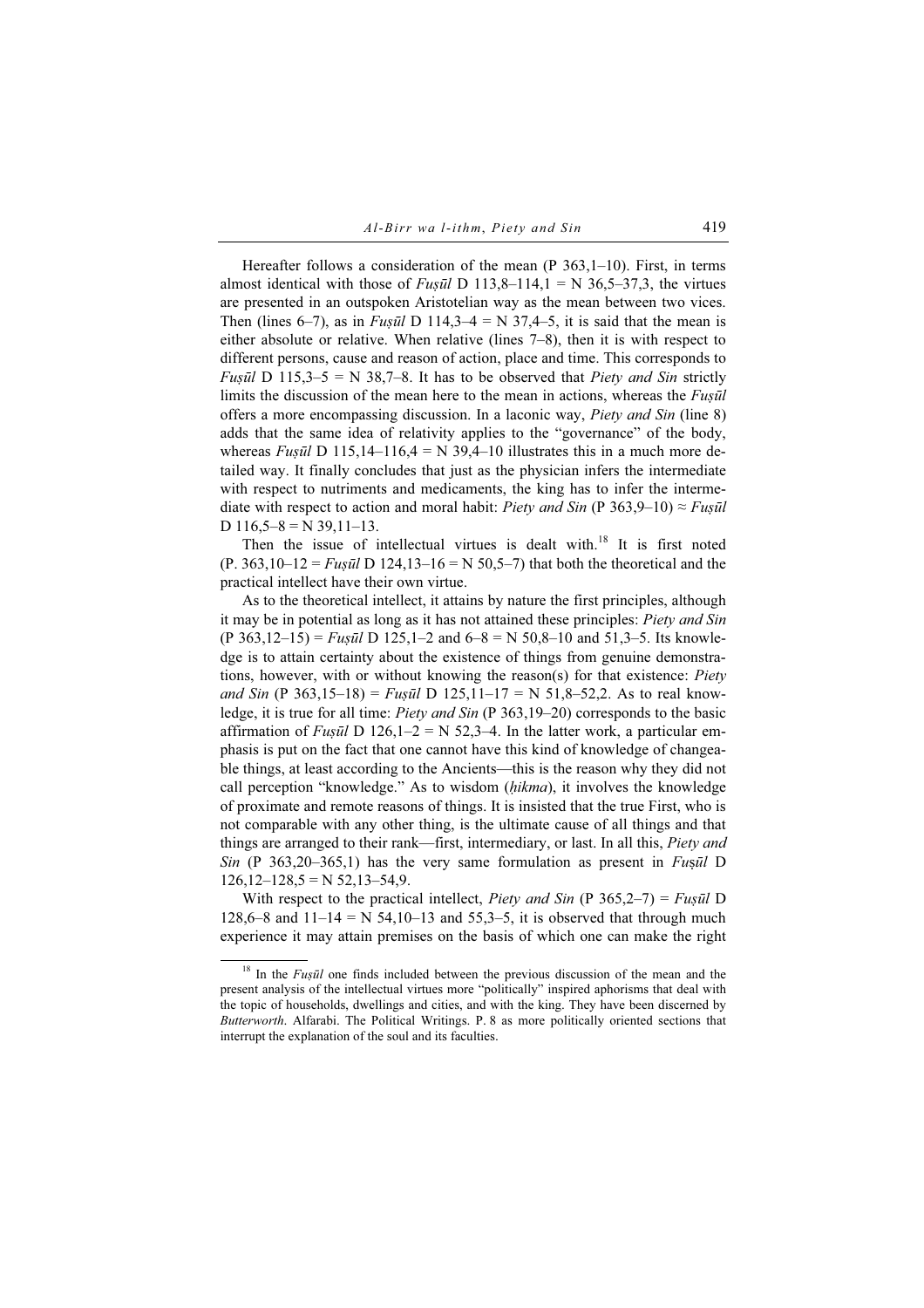moral choice, but that it remains in potential as long as it is deprived of any experience. A further distinction is made between prudence (ta'aqqul, corresponding to Greek *phronèsis*), cleverness, cunning<sup>19</sup> and deceit (reading  $al$ -khibb instead of al-habb): Piety and Sin (P 365,8–14) = Fusūl D 128,15–129,7 = N 55,6– 56,3. In the  $Fus\bar{u}l$  it is added that these things lead to the goal, but are not the goal. Then it is pointed out that an evil person's experiencing bad deeds as good ones is like a sick person's experiencing sweet things as bitter ones: Piety and Sin (P 365,15–20) = Fuṣūl D 129,7–130,4 = N 56,14–57,6.<sup>20</sup> Regarding prudence, a further distinction is made between three basic types: in relation to a household, a city<sup>21</sup> or one's own well-being, i.e., ethics. Furthermore, one's need for prudence differs from individual to individual. Finally, common opinion considers someone who has prudence to be intelligent. In all this, *Piety and Sin* (P 366,1–6) corresponds to *Fuṣūl* D 130,7–11 and 130,16–137,4 = N 57,10–58,2 and 58,6–10.

In the following part (P 366,7–13), *Piety and Sin* enumerates different modes of (practical) knowledge:

– correct presumption (al-zann al-ṣawāb),<sup>22</sup> which finds the truth of a thing each time this thing is observed (=  $Fus\bar{u}l$  D 131,5–7 = N 58,11–12);

 $-$  discernment (al-dhihn) as the ability to light upon the correct judgment with respect to recondite opinions that are disputed (=  $Fus\bar{u}l$  D 131,8–10 = N 58,13–59,2);

– excellence of opinion (*jūdat al-ra'y*) as something proper to a virtuous individual so that his words and will are praiseworthy ( $\approx$  Fusul D 131,11–15 and  $132,2 = N 59,3-6$  and 11).

Then (P 366,15–22) a distinction is made between different kinds of people according to their (practical) knowledge. Before presenting them, it is first (P 366,14–15 = Fusūl D 132,3–5 = N 59,12–60,1) observed that two roots lie at the basis of deliberation, i.e., generally accepted things from all or most people, and things attained by experience and observation. As to the categories distinguished, one has:

<sup>&</sup>lt;sup>19</sup> Although in the actual edition of *Piety and Sin* the notion of *dah* $\bar{a}$ ' lacks, one may, based on a comparison with the Fusūl, suppose that it was in all likelihood present in the original version. In fact, one may suppose an omission by *homoioleuton* related to the notion of aslah (*Fuṣūl* D 129,3–4, N 54,10–11). <sup>20</sup> In the version published by Najjar, one finds before this observation an aphorism which

deals with the topic of pleasures and pains, both of the body and the soul. But this aphorism is lacking in Dunlop's edition.<br><sup>21</sup> In view of the text in *Fuṣūl*, I correct *al-manzil (Piety and Sin*, P. 366,2) to *al-madan*,

since otherwise it simply repeats what has been said the line before.<br><sup>22</sup> In view of the text in *Fusūl*, I correct *al-thawāb* (*Piety and Sin*, P. 366,2) to *al-ṣawāb*,

since the former reading makes no sense in the present context.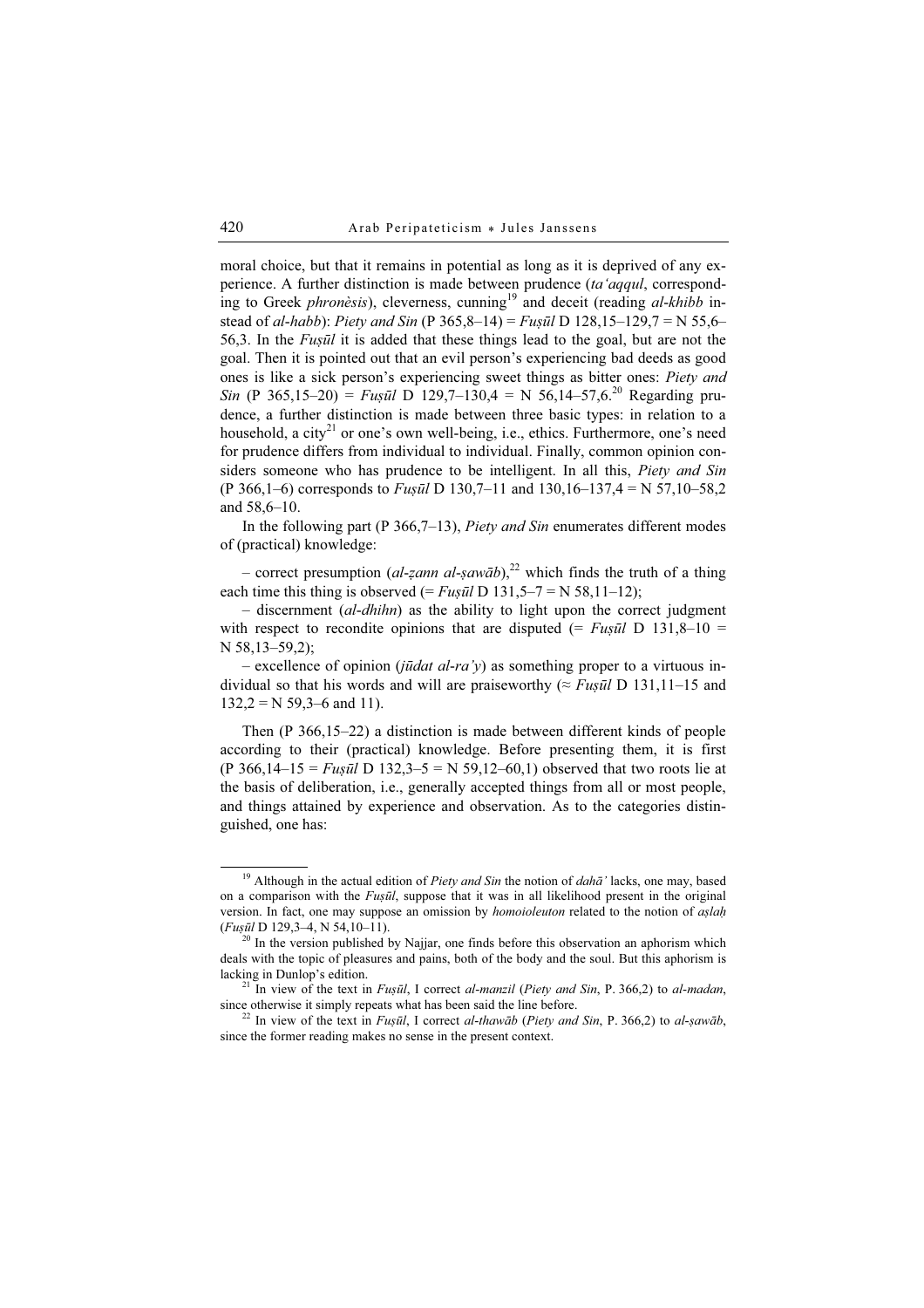– the simple person  $(al\text{-}ghumr)^{23}$  (lines 15–16), who has only an imaginary rather than experiential grasp of practical affairs (= Fusul D 132,6–7 = N 60,2–  $3$ ):  $24$ 

– the confused (or mad) person (line 16),<sup>25</sup> who always imagines the contrary of what is generally believed or is customary (=  $Fus\bar{u}l$  D 132,10–11 = N 60,6–7);

– the stupid man (lines 17–22), whose deliberation always leads to the wrong result (=  $Fus\bar{u}l$  D 132,14–133,4 = N 60,10–61,4).

Hereafter (P 367,1 = Fusūl D 133,5–6 = N 61,5–6), a short definition is given of quick-wittedness, dhakā', followed by the remark that wisdom is the highest form of knowledge, and hence that prudence cannot be identified with wisdom: Piety and Sin P 367,1–3  $\approx$  Fusul D 133,10–14, N 61,10–62,2.<sup>26</sup>

In its final part (P 367,4–368,6) Piety and Sin deals with the issue of rhetoric and poetry. Having indicated that rhetoric is the art to persuade others, the book stresses that the virtuous person only uses it for good things: Piety and Sin P  $367,4–6 = Fus\bar{u}l \ D 134,11–14 = N 62,14–63,2.$  Hereafter (P 367,6–11), a sharp distinction is made between excellence in persuasion and excellence in imaginative evocation  $(takh\nu\bar{\iota}l)$ : the former intends the hearer to do something after his assenting to it, whereas the latter has no other goal than to inspire the hearer to seek or to flee the thing evoked by imagination, even if he has not assented to it, hence to the exclusion of any deliberation. All these ideas are also present in *Fusūl* D 134,15–135,3 and 135,8–11 = N 63,3–6 and 64,1–4, where it is additionally stressed that imaginative evocation is used with respect to different accidents of the soul, as e.g., satisfaction, fright, etc. Finally, six kinds of poems are distinguished: three praiseworthy ones and three blameworthy ones, the latter being the contraries of the former. They improve and, respectively, corrupt the rational faculty, the accidents of the soul related to power and the accidents of the soul related to softness. One finds here an almost verbatim correspondence between *Piety and Sin* 367,11–368,6 and *Fuṣūl* D 135,12–136,12 = N 64,5– 65,8.27

Based on the evidence offered above, it is clear that there exists a close connection between the third part of Piety and Sin and the sections of the Fusul

 $23$  The reading 'amr in Piety and Sin is devoid of any sense and almost certainly results from a scribal (or printing?) error.<br><sup>24</sup> Once again, there is a strong indication that a sentence has been omitted in *Piety and Sin*,

since what is ascribed to the confused (or mad) person in the  $F \iota \iota \tilde{\iota} \tilde{\iota}$  is here presented as part of the simple person, although this makes no sense. Therefore, I have included in the enumeration the confused (or mad) person, even if this notion is missing in the edition. <sup>25</sup> See the preceding note.

<sup>&</sup>lt;sup>26</sup> In the *Fuṣūl* a section follows that concentrates anew on the notion of wisdom, but adds nothing new with regard to what has been said before on this topic.

 $^{27}$  It has to be noted that the actual edition of *Piety and Sin* shows many corruptions in the present exposé, which can be easily corrected on the basis of the editions of the *Fusūl*. Given this evidence, I feel no need to give a detailed list.